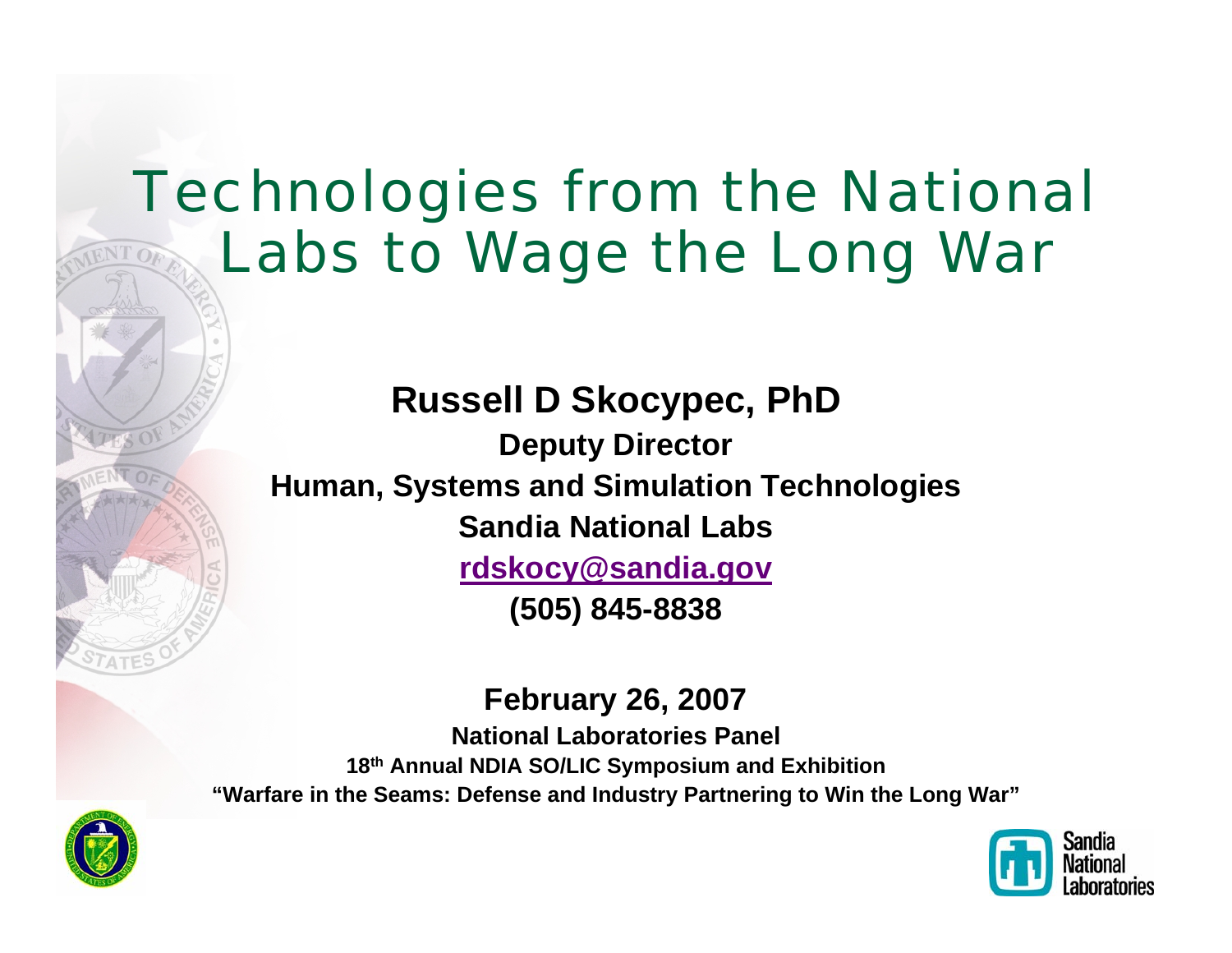# Characteristics of the threat

- **Emerging from societies and people who remain** *disconnected physically*  **but who share a** *common philosophy*
- **Philosophy enabled by ability to**  *communicate*
- **Locus of violence has shifted to the** *individual actor*
- **Nuanced threat vague, inconsistent, irrational, difficult to measure,** *not well understood*
- **Threats can** *adapt and evolve* **faster than we are transforming**





*Impacts ALL national security agencies/departments DoD, IC, DHS, … and DOE!*

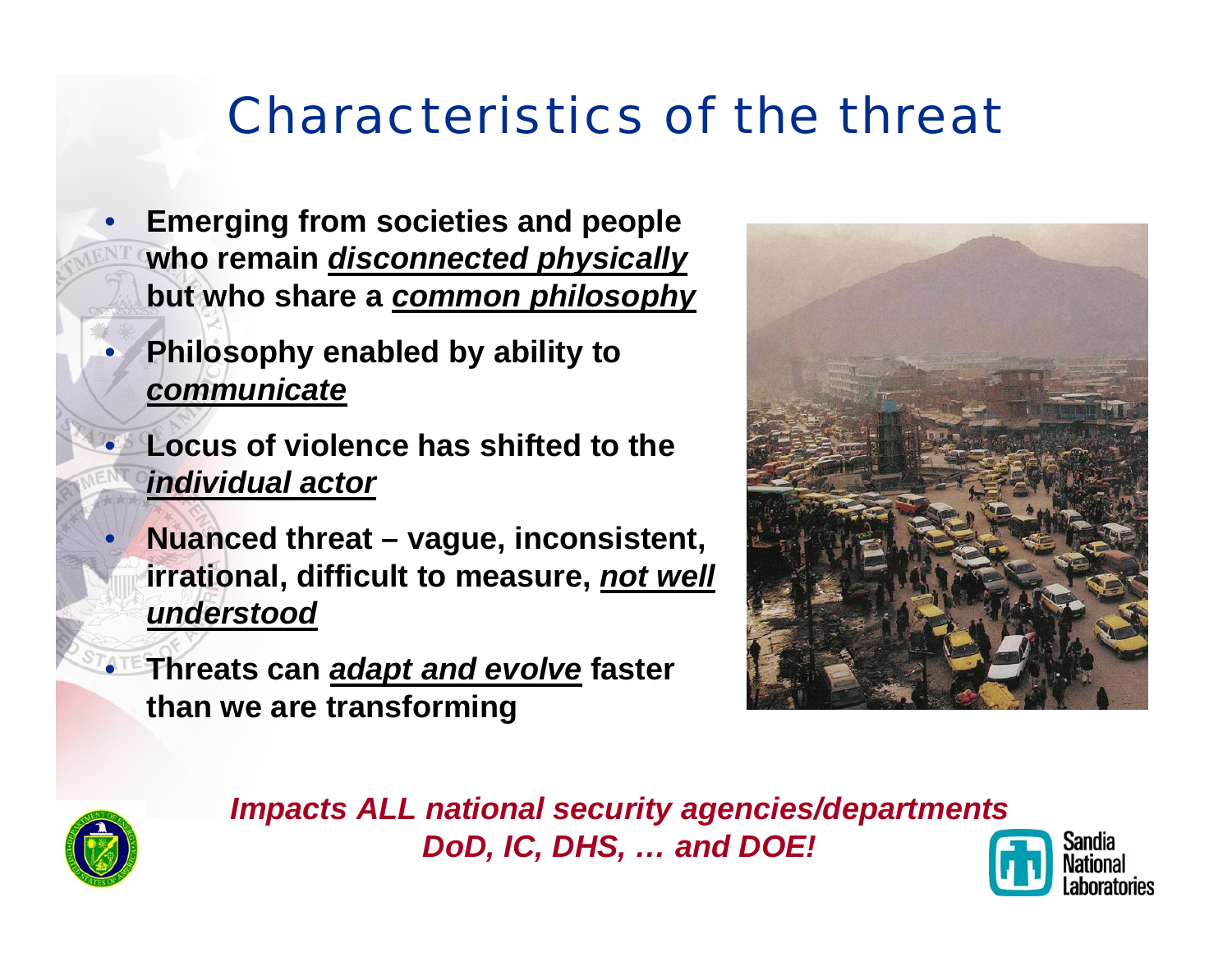## Sandia is evolving to meet these challenges



*Creating unique national security systems solutions based on solid science for the Long War*

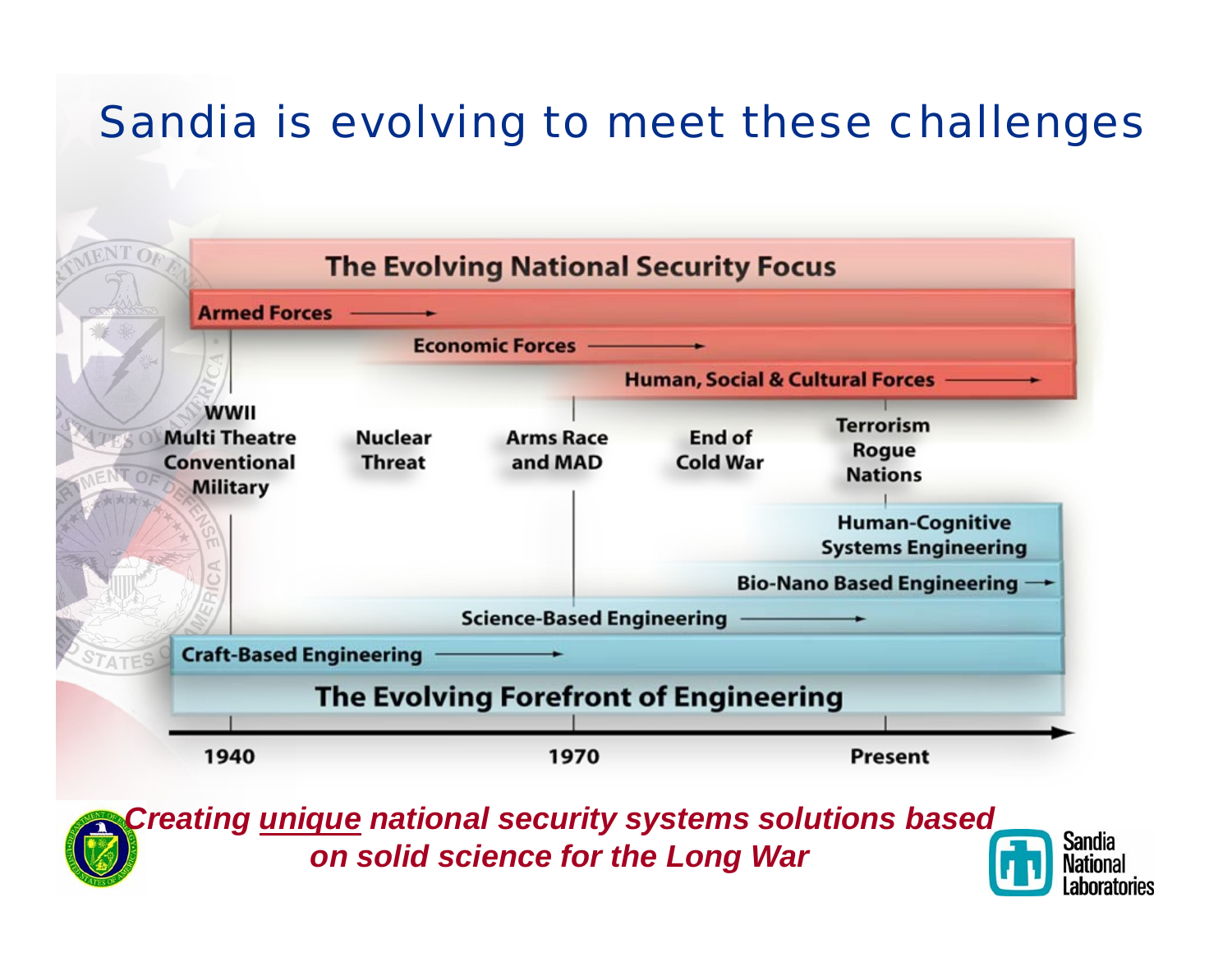## Key competencies to meet our mission challenges



*Often partnering with DoD and industry*

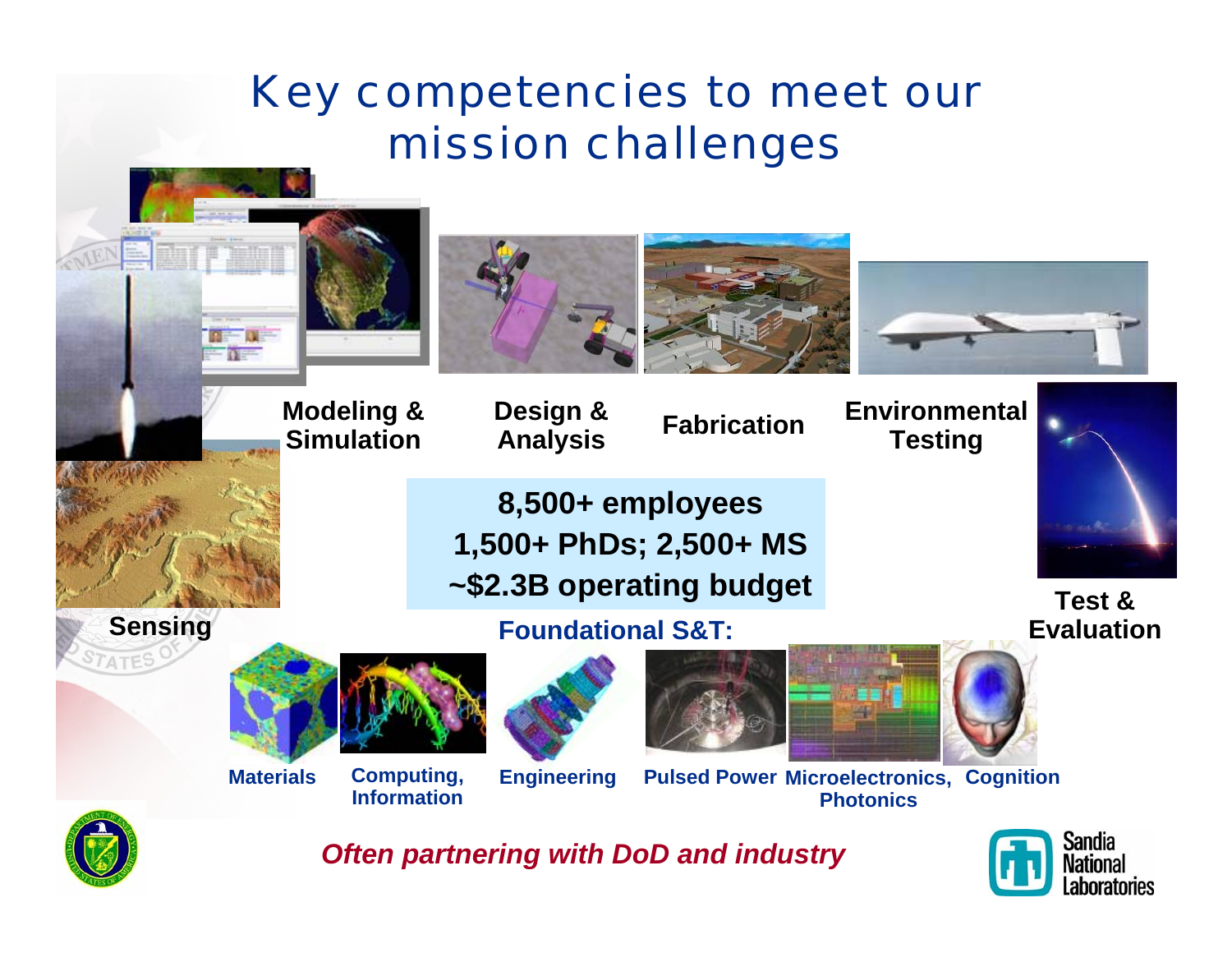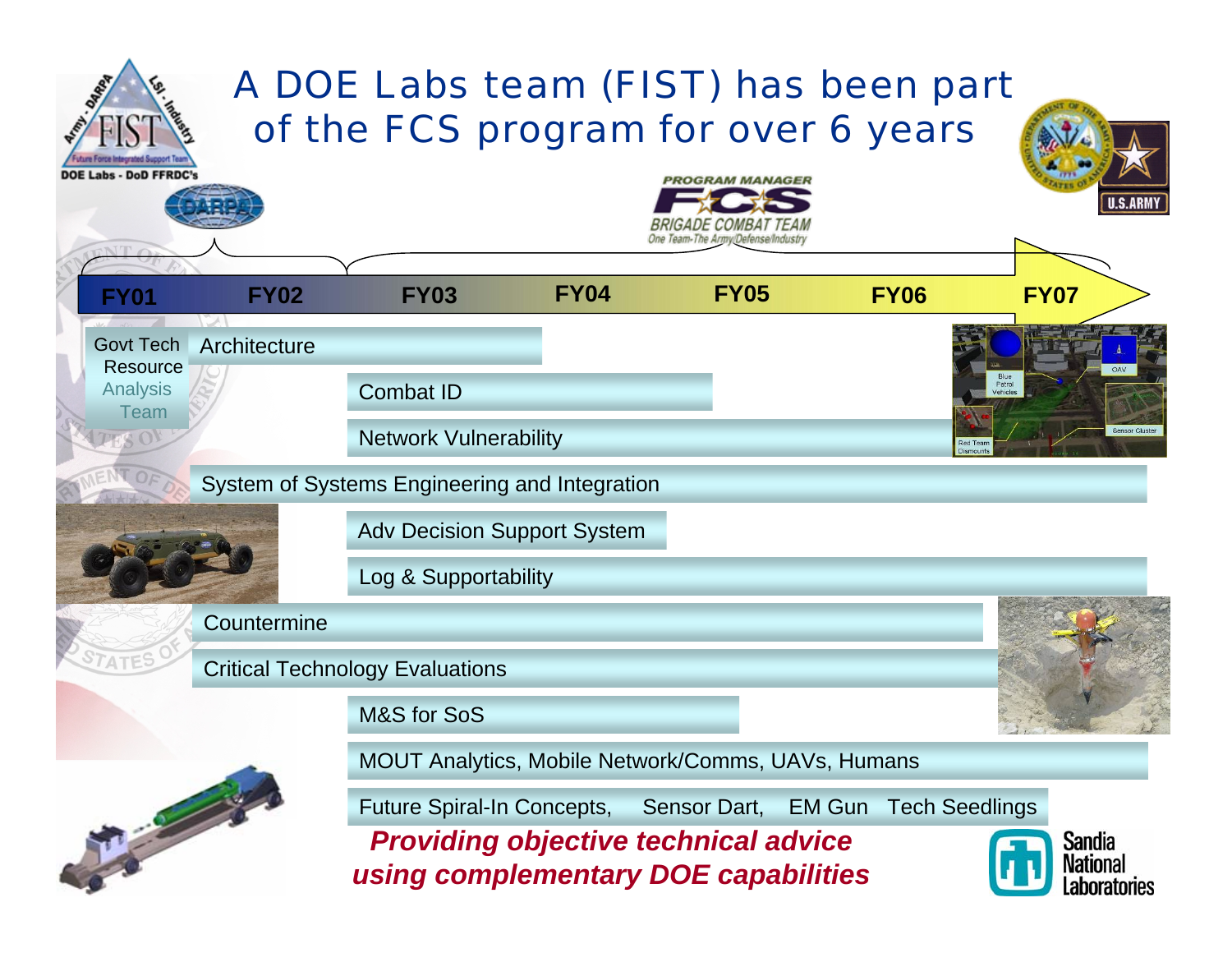## Sandia is partnering with industry to help address system sustainment & readiness challenges

#### **System-of-Systems Enterprise & PBL**

Laboratories

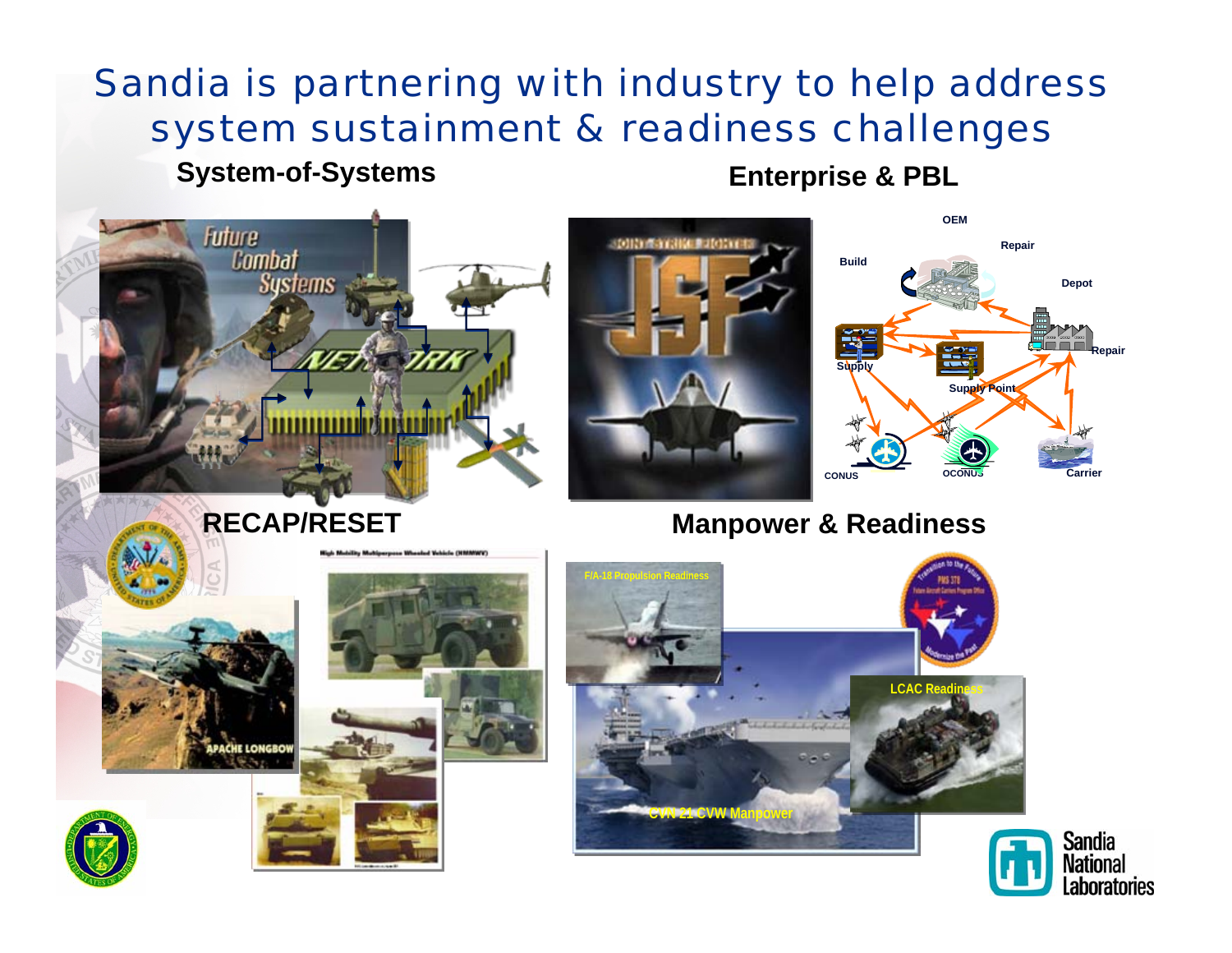### A DOE Labs team is supporting the Joint IED Defeat Organization (JIEDDO)

#### **Anticipating the Threat**

• Continued emphasis on the network, adaptivity, systems solutions

#### **Innovating Solutions**

- Embedded staff at JIEDDO
- Reachback to our experts
- Technology contributions
	- Systems assessment & recommendations
- **Creating Value**
- NNSA/DOE lab team; industry partners **Informing the Debate**
	- Defense Science Board C-IED Task Force
- National Academy of Sciences Committee
- JIEDDO S&T Plan





**Environmental Conditions**



**Ability of sensor modality to detect threat with sufficiently low false alarms**



#### *Leveraging complementary capabilities at DOE*

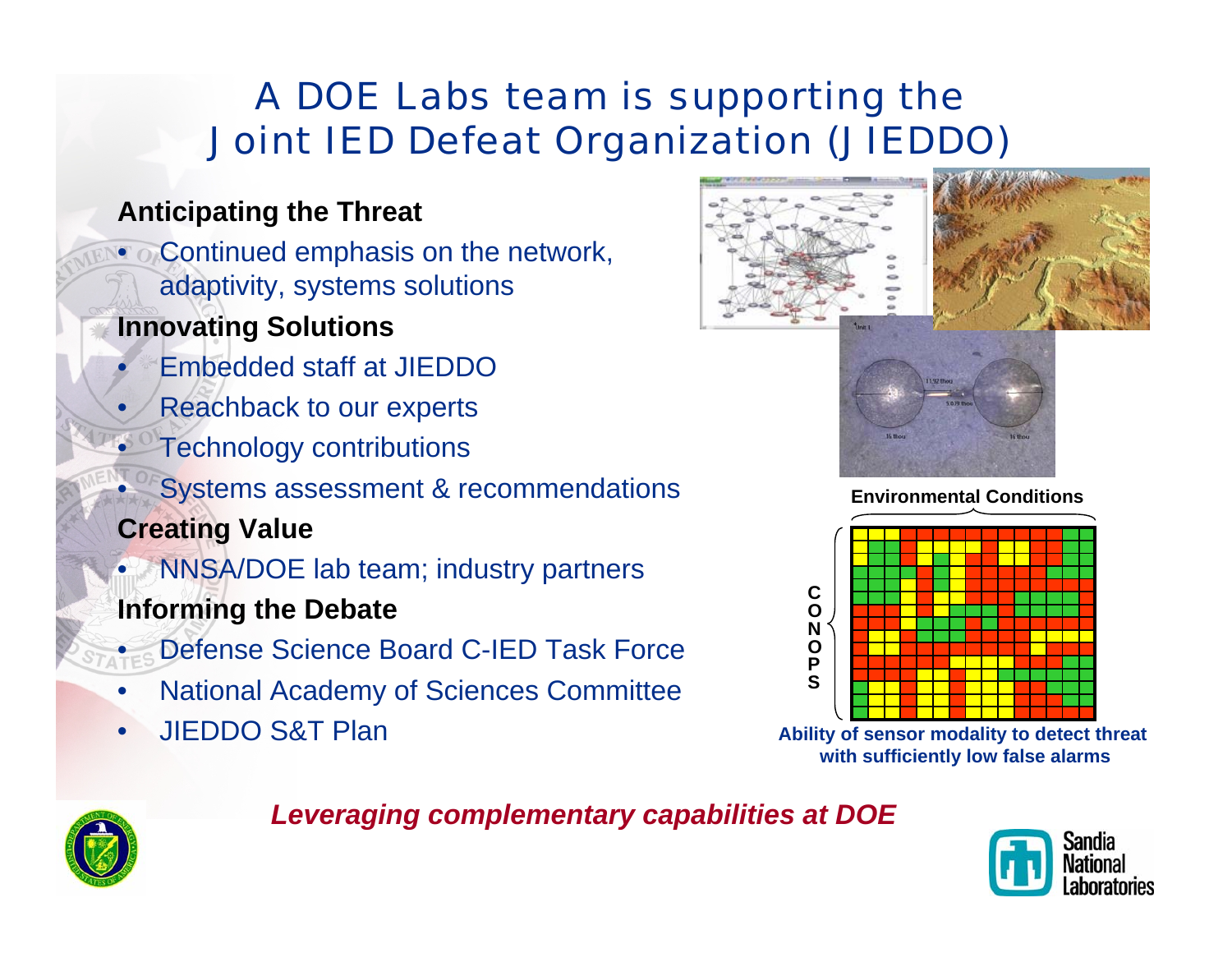#### Sandia-led team developed non-kinetic training for Special Forces JFK Special Warfare Center and School



#### **Adaptive Thinking and Leadership**

Game-based training to augment warfighter situation awareness and negotiation skills through culturally relevant scenarios for future special forces officers and NCO's





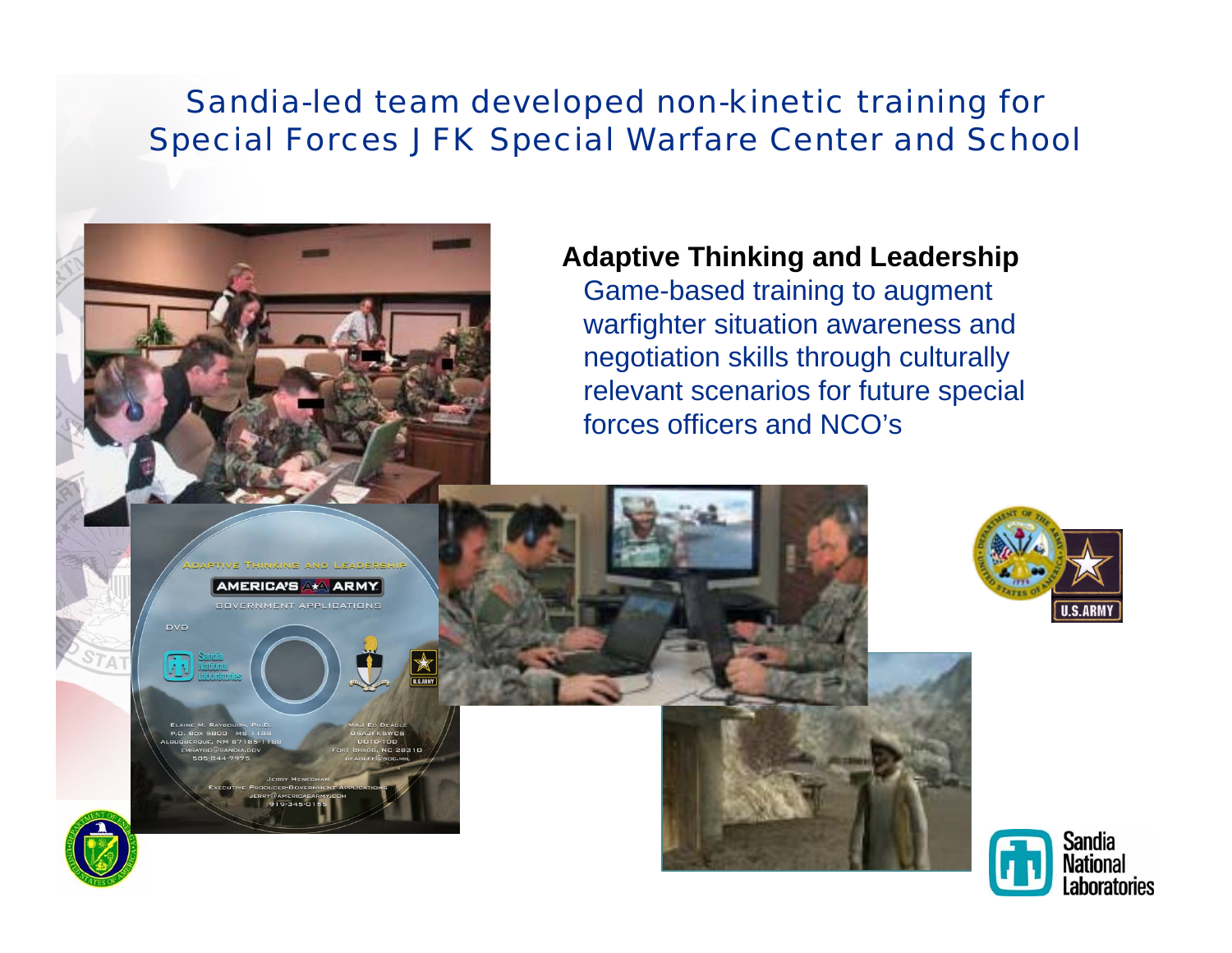### The S&T base for the Long War must enable us to discern meaning from great complexity

- **Model processes**
- **Identify potential signatures or create new observables**
- **Develop sensor systems to measure the observables**
	- **Fuse data to identify patterns of activities**



*We must focus on understanding why (vs only what)*